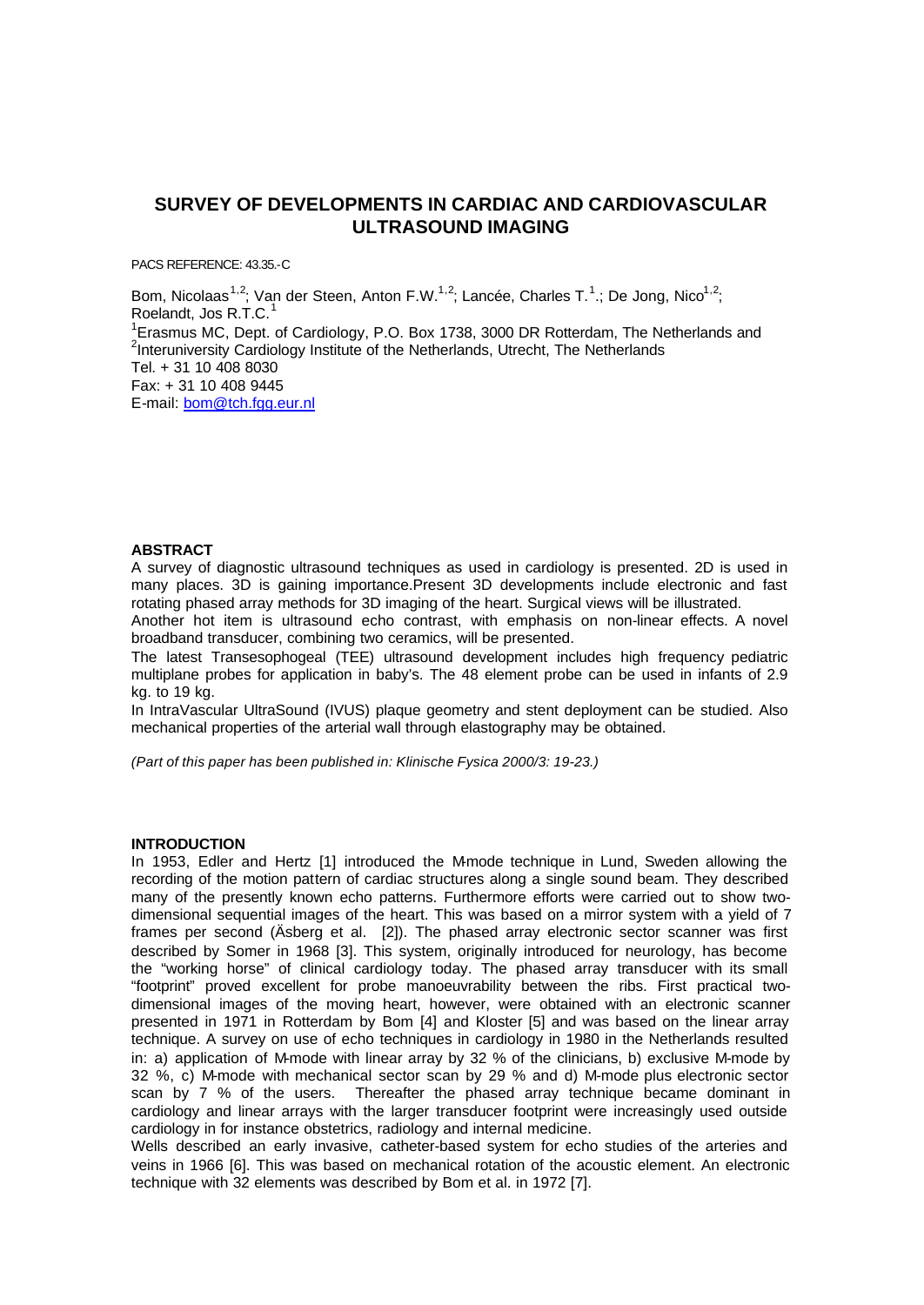Only with the introduction of interventional cardiology and the balloon dilation methods in the mid-eighties, intravascular echography became important. A practical, mechanically rotated system was described around 1985 by Yock et al. and patented in 1989 [8].

The evolution of non-invasive echocardiography seems logical: from information along a single sound beam towards cross-sectional imaging. Thereafter, increase of the number of crosssections (in the early years only two perpendicular cardiac planes were studied) to today's first applications of 3-dimensional echocardiography. Also intravascular and intracardiac echography started with a single beam in one direction only [9] and thereafter the imaging became 2D and recently 3D [10]. Overall there was improvement of image quality by better transducer characteristics and processing techniques.

## **PROBE SIZE, SCAN DEPTH AND RESOLUTION VERSUS FREQUENCY**

In Figure 1, the frequency range of various cardiovascular applications is illustrated. Since attenuation increases with frequency it becomes clear that for non-invasive echocardiography in adults (large depth range) low frequencies around 4 MHz must be used. The mid frequency range around 10 MHz is indicated for esophageal echo work in children or intracardiac imaging. At the high frequency, intravascular echography can be used since the distance from echo element to vascular wall to be investigated is very limited here. As can be observed from the figure, the used transducer size decreases with frequency. This is related with the acoustic active transducer surface, which for proper beam forming must encompass a given number of wavelengths.



Fig. 1 - Range of cardiovascular applications with optimal frequency.

#### **STANDARD INSTRUMENTS VERSUS SMALL, BATTERY-POWERED INSTRUMENTS**

In the cardiology department the standard- or laboratory instrument is rather bulky. It contains all the possible features and is mostly permanently located in the echo- or function department, the operating theatre or the interventional laboratory. The following list indicates what type of parameters can be obtained or studies can be carried out with such machines:

- Measurement of cardiac anatomy, global function and regional wall motion.
- Valve pathology, severity and haemodynamic consequences (Doppler)
- Presence of pericardial fluid and mass lesions
- Doppler blood flow and tissue information (Tissue Doppler, backscatter analysis)
- Detection of ischemia or viability by stress echocardiography.

Contrast agents can be injected to enhance the echo image. This technique is used to better visualise endocardial borders, enhance Doppler signals and to study myocardial perfusion. Exercise and pharmacological stress is used to induce ischaemic and regional motion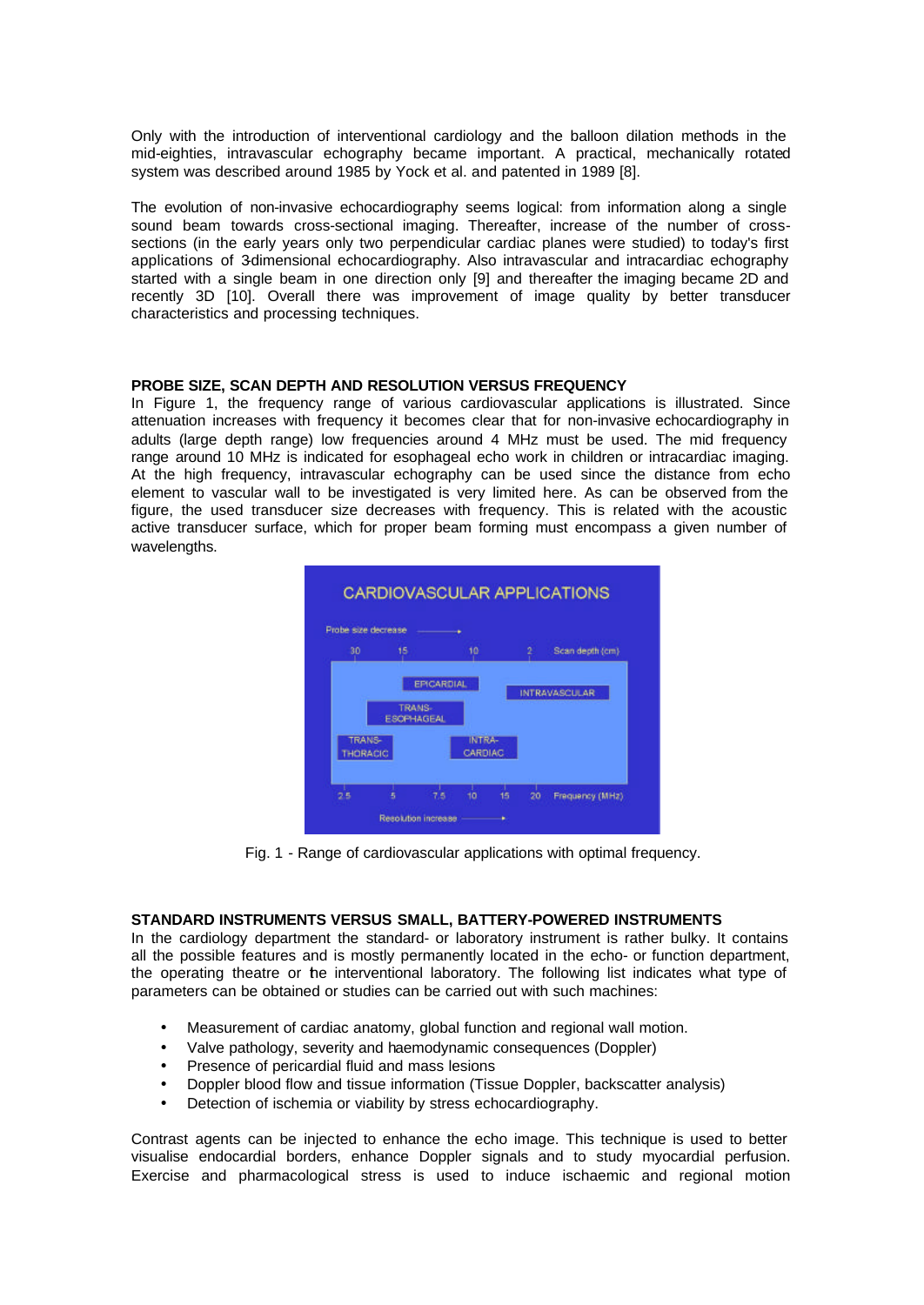abnormalities under stress conditions. Some applications require a transesophageal approach. On average an echocardiographic study in the echo lab would take approximately 25 minutes.

 Handheld portable echo devices have been recently introduced on a large scale. An early system was the Minivisor. Roelandt [11,12] described first clinical experience in 1978 and 1980. However, for widespread use it was too early at the time. Now these systems are introduced for use in the ambulance, outpatient clinic, intensive care, post operative ward and at all other locations where in the hospital the cardiologists' advice is requested. Although the introduction is only beginning, it is foreseen that these devices will in particular be used for screening purposes and quick observations such as:

- Measurement of chamber/structure size.
- Detection of abnormal wall motion
- Diagnoses of valve pathology
- Observation of presence of pericardial fluid, mass lesions.

# **ULTRASOUND CONTRAST IMAGING**

Echo contrast fluid contains encapsulated gas-filled microspheres, which enhance the echo image. It appears that echo contrast in particular enhances non-linear effects.

Echo transducers must have a broad frequency spectrum around the resonant frequency for proper depth resolution. With the introduction of contrast imaging in cardiology and based on the fact that in recent years the non linear properties of contrast as well as from tissue have been discovered, second harmonic imaging is becoming to be integrated in the echo instruments. This in turn requires very broadband transducers. A method described by de Jong et al [13] is based on integration of two phased array transducers with different resonant frequency into one. Apart from separation between contrast and tissue, harmonic imaging also decreases transducer near field reverberation and side lobe effects as illustrated in Figure 2.



Fig. 2 - Harmonic imaging decreases transducer near field reverberation as illustrated to the left. The harmonic beam pattern has a lower grating lobe and narrower main lobe thus

With the advent of ultrasound agents, new *ad hoc* imaging modalities have been and continue to be developed. These techniques are designed to improve the sensitivity of ultrasound imaging systems for bubble detection by exploiting specific "acoustic signatures" of the contrast agents (e.g. Harmonic B-Mode and Harmonic Power Doppler).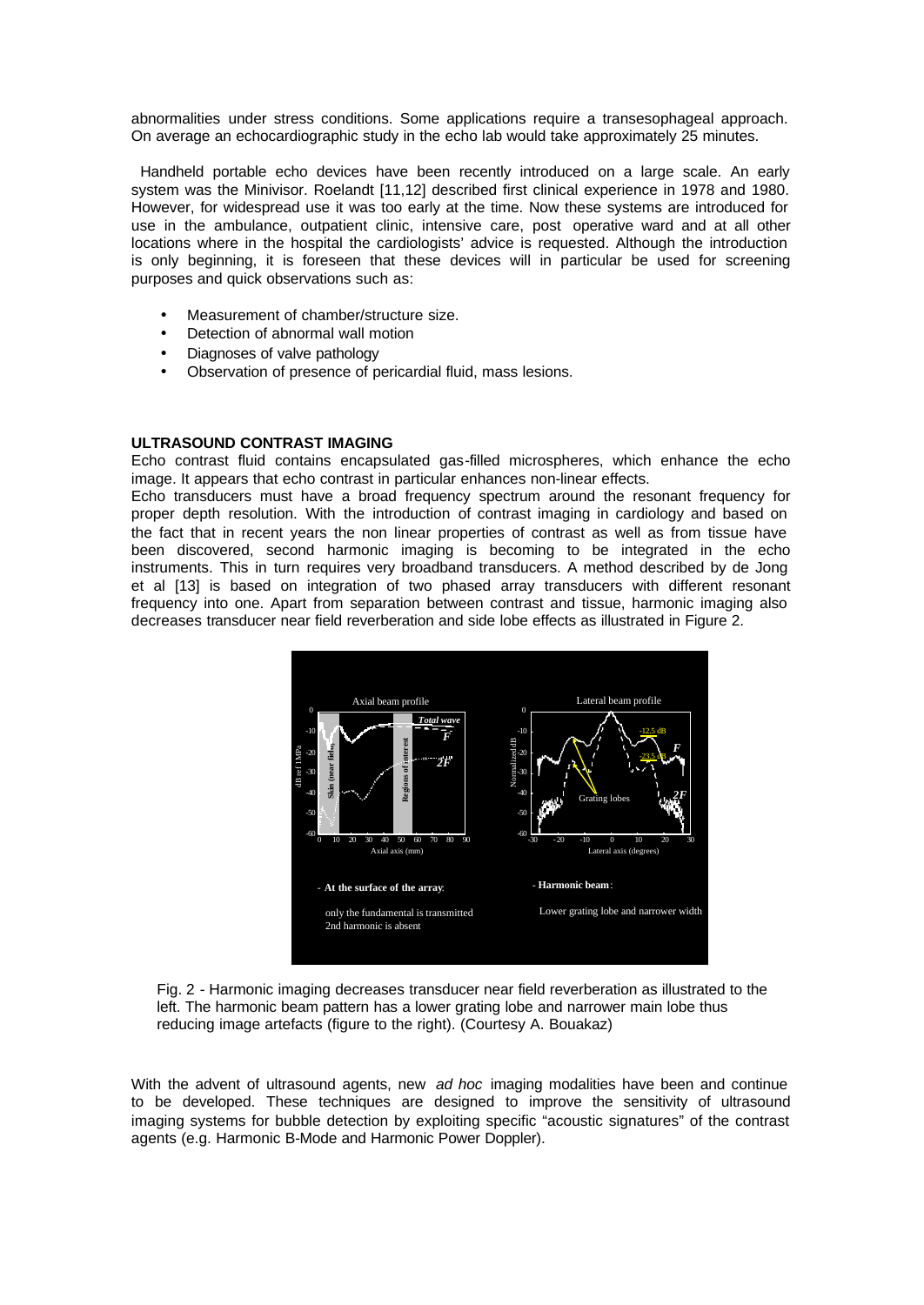Of special relevance is the particular signature that occurs at high acoustical power settings. The scattering increases dramatically due to the non-linear behaviour shown by encapsulatedgas types of contrast agents, e.g. Quantison™ (Andaris Ltd., Nottingham, UK) and Sonovist<sup>®</sup> (Schering AG, Berlin, Germany). It has been shown that free gas bubbles are released when the encapsulating shells are ruptured by a high power ultrasound field [14]. The result is an enhancement of the scattering (ES) and the duration of the effect is related to the survival time of the free gas bubbles in the medium. This particular signature has been addressed by several names: Acoustically Stimulated Acoustic Emission (ASAE), Power Enhanced Scattering (PES), Flash Imaging, Acoustic Scintillation, etc.

In conventional B-Mode imaging, ES may be visualised as bright echogenic areas. However, in hyperechoic regions or very small vessels, echoes from surrounding tissue can mask this increase in echogenicity.

# **FROM TWO-DIMENSIONAL (2D) TO THREE-DIMENSIONAL (3D) ECHOCARDIOGRAPHY**

Echocardiography is an interactive technique. The cardiologist or echo technician must aim the transducer at the diagnostic area of interest. For a proper echographic survey extensive experience in aiming at cardiac structures is needed. Since the heart is a complex threedimensional organ there may be variability in the interpretation of difficult pathology amongst investigators. If the echo data were not limited to a number of selected cross-sectional imaging planes, but the full 3D data were available, then more accurate and reproducible data could become available obviating geometric assumptions. In 3D, the acquisition could become more standardised. In addition, observation may be carried out in reconstructed diagnostic crosssections not available in standard 2D. Gradually all these advantages are becoming clear. So far the vast amount of data, complex transducer technology and display post processing time involved (all 3D results are not instantly available) have limited the advancement of 3D.

## Free Hand Scanning

In order to obtain spatially correct data, one of the approaches is to track the motion of an ultrasound 2D probe in space. This so-called "free-hand scanning" can be carried out with an acoustic (spark gap) locator as described by Moritz and Sherve in 1976 [15]. Electromagnetic location as described by Raab et al [16] and mechanical articulated arm reported by Dekker et al [17] are other methods.



Fig. 3 - Fast rotating ultrasound probes for 3D acquisition.

From top to bottom:

Prototype I (July 1998); Prototype II (October 2000); Prototype III (April 2002)

#### Sequential Triggered Scanning.

With a stepper motor the acquisition plane is sequentially rotated by, for instance, steps of 2 degrees. When acquisition is time gated by triggering derived from the electrocardiogram and respiration, all data become available to reconstruct the moving heart in its proper geometry and time sequence. Obviously, the transducer should be held steady during the acquisition period otherwise motion artefacts are introduced.

#### Fast Acquisition Systems

Presently two systems have been described where the acquisition is so fast that virtually no motion artefacts will occur. Firstly this is the electronic real time volumetric ultrasound imaging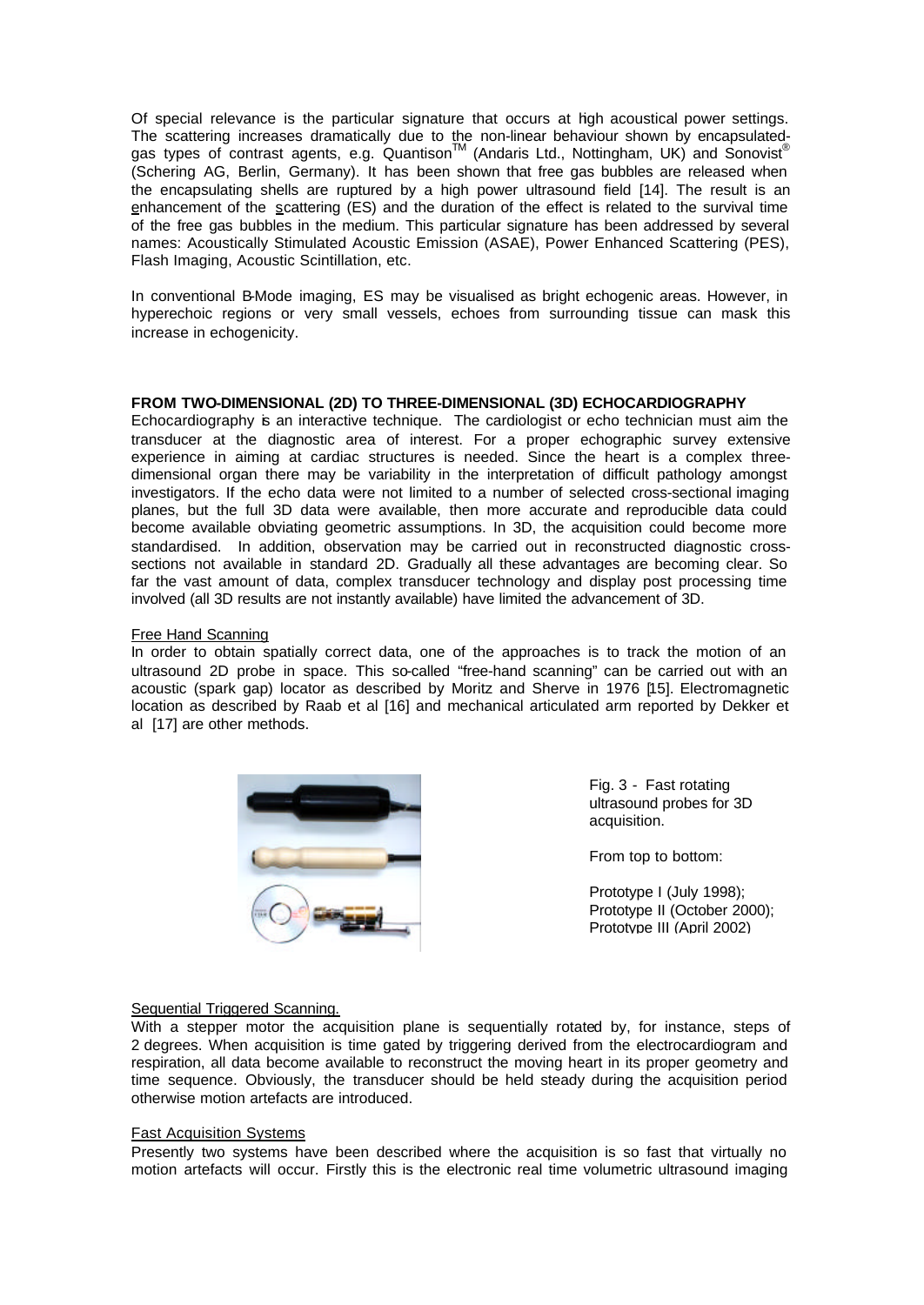system developed at Duke University by Von Ramm and Smith [18]. They use a novel matrix phased array transducer in which the elements are arranged in a two dimensional grid. With insonification in a wide cone and parallel processing in reception fast 3D (or selected 2D) display becomes available. Lancée and Djoa described another approach [19]. They use a fast rotating phased array transducer enabling acquisition of 16 volumetric data sets of the beating heart per second. A photograph of this probe is shown in Figure 3.

An example of a 3D rendered image of the heart valves is illustrated in figure 4 [20]. With the introduction of real time acquisition of 3D and faster computers, the use of 3D will become much more practical. Today the method is particularly indicated for congenital diagnosis of heart disease and for correct calculation of volumetric parameters.



Fig. 4 - 3D rendered image of the heart valves. Attachment of small vegetation to the cusps of the aortic valve (panel A) and the pulmonary valve (panel B) are visualised. PV = pulmonary valve. Ao = aortic valve. (Courtesy N. Bruining)

# **HIGH FREQUENCY (7.5 MHZ) PAEDIATRIC MULTIPLANE TRANSESOPHAGEAL ECHO (TEE) PROBE**

A TEE probe consists of a phased array echo probe mounted at the tip of a gastroscopic tube. In the latest versions of this probe the entire array can be rotated manually to select the proper diagnostic cross-sectional echo plane.

The development of TEE-probes at the Thoraxcentre started around 1982 and resulted in a commercial Oldelft BV (Delft, The Netherlands) adult single plane 5 MHz TEE probe in 1985. However, for use in children, the size of this early TEE probe was a major restriction. Moreover, complex cardiac structures and congenital anomalies are often missed using single plane TEE

To overcome the abovementioned limitations, many institutes all over the world worked on the development of TEE probes with reduced dimensions and more scanning planes. Nowadays multiplane TEE probes with shaft diameter in the order of 7 mm are available for routine use in pediatric patients above 3.5 kg.

#### **INTRAVASCULAR ULTRASOUND (IVUS)**

.

The technique of intravascular ultrasound is based on the flex-shaft mechanically rotated single element or the electronically steered phased array method, with or without the use of a guide wire (figure 5). They produce cross-sectional vascular real-time images of the lumen, plaque and arterial wall [21]. An example of an intravascular image of an artery is shown in Figure 6. Mostly the intravascular procedure is applied for further decision-making when X-ray angiographic data are less conclusive. For obvious reasons there is a strong urge to combine "see and do" in interventional procedures. This leads to catheters in which, for instance, an angioplasty balloon is combined with ultrasonic imaging in or close to the balloon. Other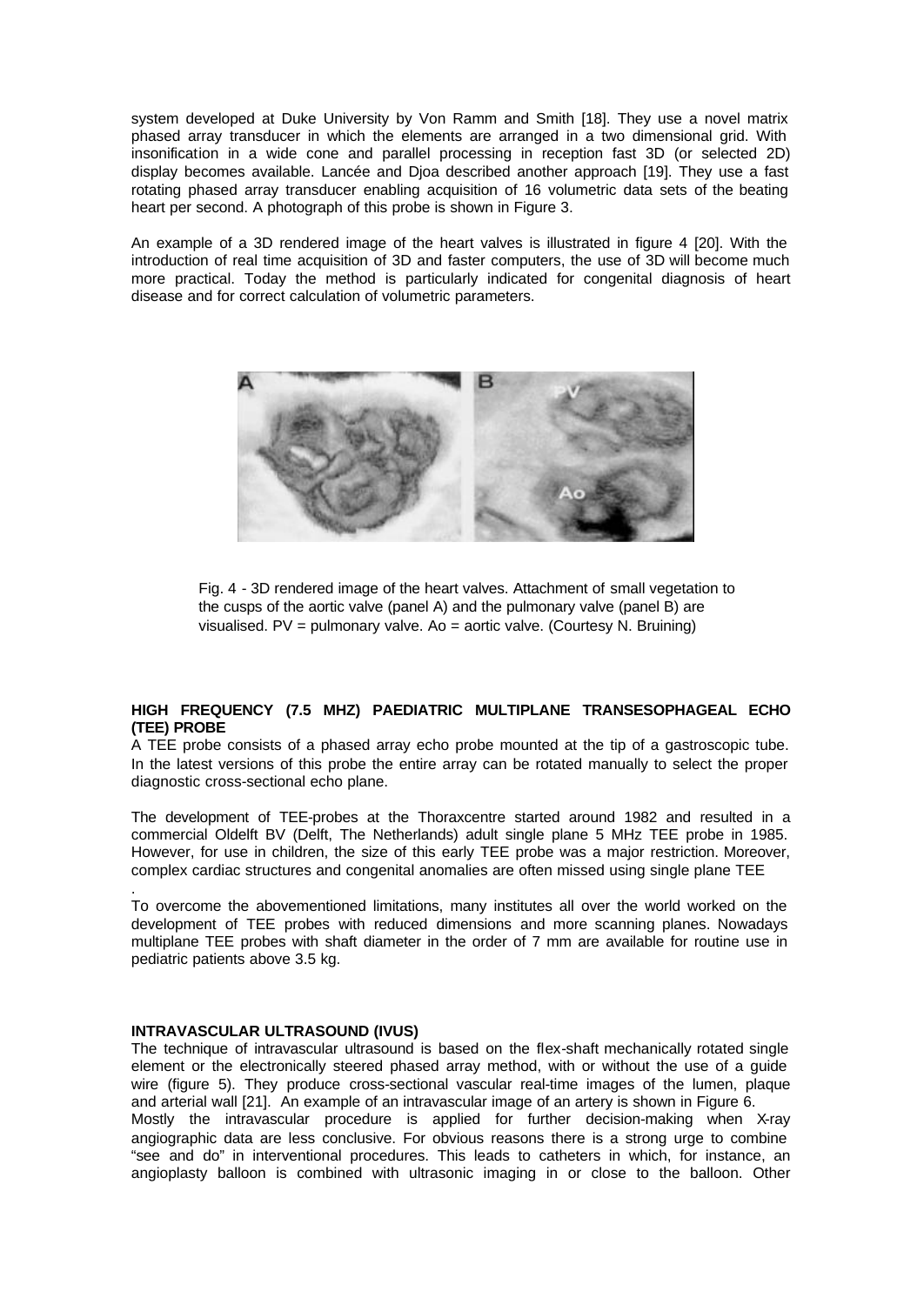combinations may provide guidance during stent implantation. Since intravascular imaging provides accurate geometrical information within the cross-section, combination with other interventional procedures is likely to expand in future. In this category falls the assessment of the dose deposited in the arterial wall during intracoronary brachytherapy or by radioactive stents as described by Carlier [22]



Fig. 5 - Schematic drawing of present intravascular echo catheters. Flex-shaft mechanically rotated element method (A), with guide wire (B), electronic beam switching (C) and a combination of electronic switching with a therapeutic stent placing technique (D).



Fig. 6 - Example of an intravascular image with a lesion between 10 and 2 o'clock.

## Additional Parameters

Where present, intravascular scanners yield detailed cross-sectional geometric information of the arterial wall. For the evaluation of the arterial function the remaining blood flow through the obstruction is also an important parameter. Using a decorrelation technique with the Radio Frequency (RF) echo signal, sequentially obtained at the same location, it seems possible to combine imaging with measurement of instantaneous volume flow through the lumen.

First attempts have shown that RF echo data also enable the assessment of mechanical properties of the arterial wall. In this approach, the echo data are compared in the same location, but at different pressures [23].

## 3D Imaging And Quantitative Data

All organs have a three-dimensional configuration and therefore the concept of ultrasonic 3D imaging has become increasingly important. In non-invasive echo imaging real-time volumetric echo data acquisition has been described. It is not expected that this will become possible in real-time intravascular methods since it will always require pullback of the catheter in order to accumulate all the necessary data. Such a device enables data acquisition for the construction of arterial 3D images, which are very informative as illustrated for control of stent deployment in Figure 7.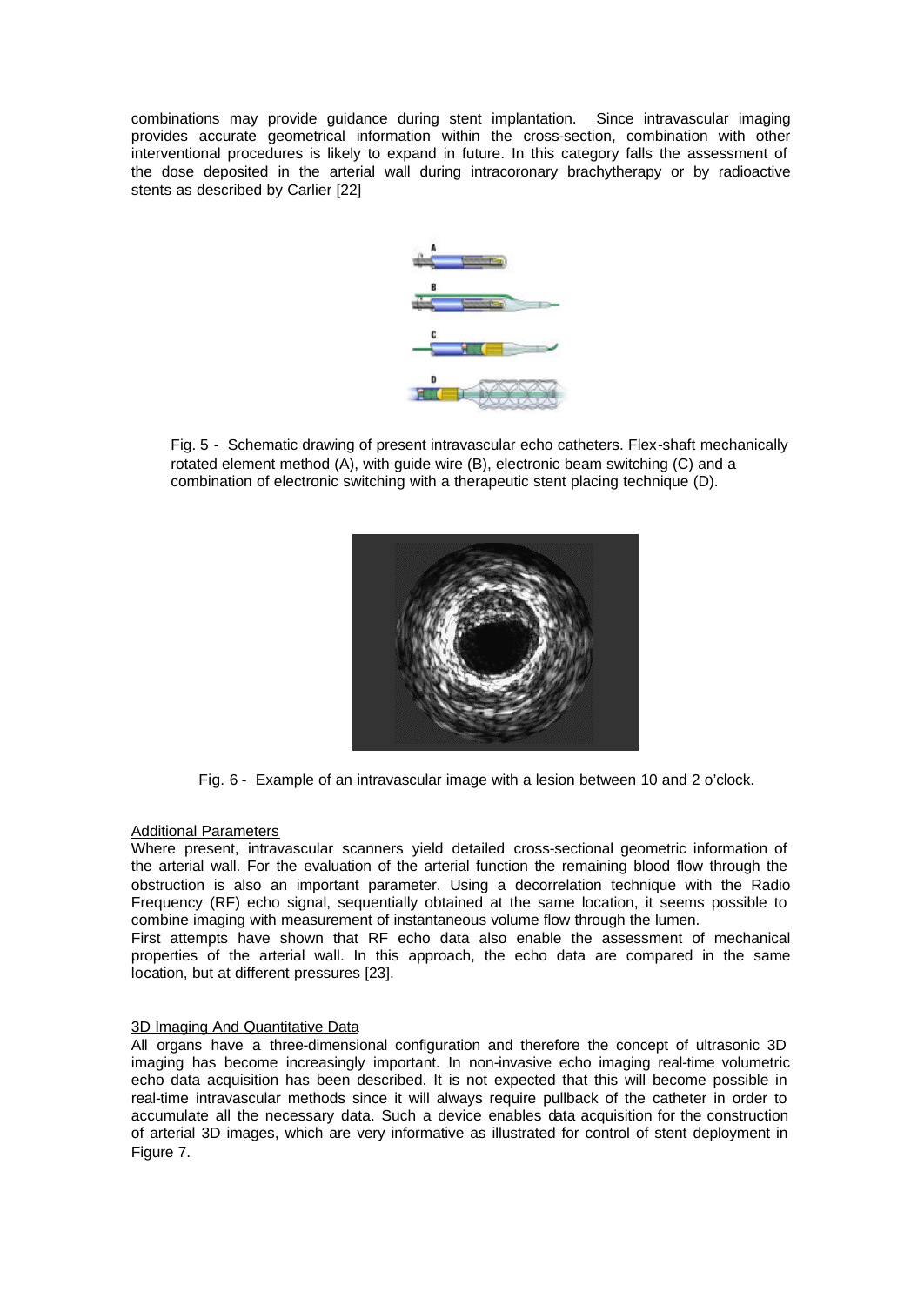

Fig. 7. Echo image of stent with struts (\*) and corresponding 3D image. (Courtesy N. Bruining)

Based on 3D echo-data files, it has become possible, with interactive semi-automatic contour analyses, to obtain precise quantitative information on plaque volume and open lumen over the entire arterial segment studied.

## **CONCLUSION**

Echocardiography has seen an enormous development from the first poor images up to now. It has (with integrated Doppler which is dealt with in another chapter in this issue) amongst the other imaging techniques such as CT or MRI taken the position of primary diagnostic method in cardiology. The 3D use is still in its infancy but undoubtedly it will break through in the coming years. We have noted the introduction of small rather cheap devices that will further expand diagnostic echocardiography.

The use of echo catheters for intravascular applications is much more recent, and it is limited by the expenditure due to single use of these devices. If these catheters become cheap, and combined with therapeutic devices, things will change.

Future intravascular scanners will provide improved image quality, have interventional therapeutic capabilities incorporated and possibly be combined with other diagnostic methods such as Raman spectroscopy. Furthermore, 3D display and quantitative data extraction will become more and more routine rather than research.

#### **ACKNOWLEDGEMENT**

Authors would like to thank the Technology Foundation (STW) of the Netherlands for their support of our Thoraxcentre Rotterdam and Interuniversity Cardiology Institute of the Netherlands (ICIN) projects.

#### **REFERENCES**

- 1. Edler I, Hertz C (1954) The use of the ultrasonic reflectoscope for the continuous recording of movements of heart walls. Kungl Fysiogr Sällsk Lund Förhandl: 24(5): 40-58.
- 2. Äsberg A (1967) Ultrasonic cinematography of the living heart. Ultrasonics: April: 113-117.
- 3. Somer JC (1968) Electronic sector scanning for ultrasonic diagnosis. Progress Report Institute of Medical Physics TNO: August: 37-43.
- 4. Bom N, Lancée CT, Honkoop J, Hugenholtz PG (1971) Ultrasonic viewer for cross-sectional analysis of moving cardiac structures. Biomed-Engng 6: 500-503 and 508.
- 5. Kloster FE, Roelandt J, Ten Cate FJ, Bom N (1973) Multiscan echocardiography Part II: Technique and initial clinical results. Circulation XLVIII: 1075-1084.
- 6. Wells PNT (1966) Developments in Medical Electronics. World Med Electron 66(4): 272-277.
- 7. Bom N, Lancée CT, Van Egmond FC (1972) An ultrasonic intracardiac scanner. Ultrasonics 10: 72-76.